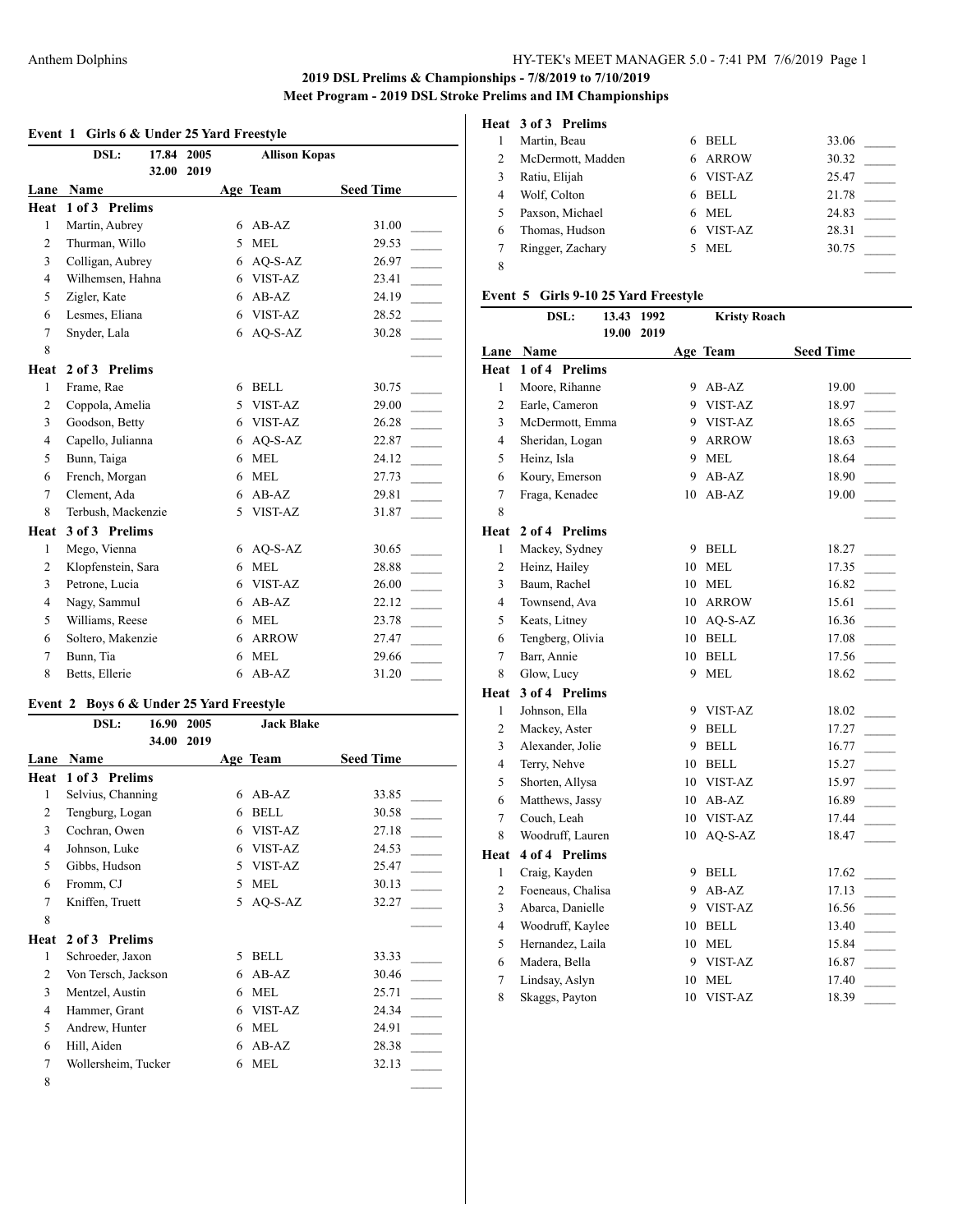|                | DSL:                               | 12.86 2017 | <b>Michael Simcoe</b>         |                  |                | DSL:                          |            | 25.90 1995 |
|----------------|------------------------------------|------------|-------------------------------|------------------|----------------|-------------------------------|------------|------------|
|                |                                    | 21.00 2019 |                               |                  |                |                               |            | 38.00 2019 |
|                | Lane Name                          |            | Age Team                      | <b>Seed Time</b> |                | Lane Name                     |            |            |
|                | Heat 1 of 5 Prelims                |            |                               |                  |                | Heat 1 of 3 Prelims           |            |            |
| 1              |                                    |            |                               |                  | $\mathbf{1}$   |                               |            |            |
| 2              |                                    |            |                               |                  | 2              | Maples, Haley                 |            |            |
| 3              | Perkins, Duke                      |            | 10 AB-AZ                      | 21.00            | 3              | Black, Kendall                |            |            |
| 4              | Harder, Caden                      |            | 10 BELL                       | 20.91            | 4              | Miller-Estabrook, Swae        |            |            |
| 5              | Starkk, Nicolas                    |            | 9 AB-AZ                       | 21.00            | 5              | Owen, Zoe                     |            |            |
| 6              |                                    |            |                               |                  | 6              | Gregg, Anna                   |            |            |
| $\tau$         |                                    |            |                               |                  | 7              | McMillan, Elly                |            |            |
| 8              |                                    |            |                               |                  | 8              |                               |            |            |
|                | Heat 2 of 5 Prelims                |            |                               |                  |                | Heat 2 of 3 Prelims           |            |            |
| 1              |                                    |            |                               |                  | 1              |                               |            |            |
| 2              | Dinyes, Liam                       |            | 10 AQ-S-AZ                    | 20.78            | 2              | Stanek, Abigail               |            |            |
| 3              | Ju, Drake                          |            | 9 AQ-S-AZ                     | 20.22            | 3              | Puckett, Kylie                |            |            |
| $\overline{4}$ | Glad, Brandon                      |            | 9 BELL                        | 19.50            | 4              | Wilson, Skout                 |            |            |
| 5              | Theaumont, Andrin                  |            | 9 AB-AZ                       | 19.68            | 5              | Redman, Callie                |            |            |
| 6              | Zhang, Michael                     |            | 9 AQ-S-AZ                     | 20.34            | 6              | Doubet, Kendall               |            |            |
| 7              | Buckley, Owen                      |            | 10 BELL                       | 20.89            | 7              | Norton, Sydney                |            |            |
| 8              |                                    |            |                               |                  | 8              |                               |            |            |
|                | Heat 3 of 5 Prelims                |            |                               |                  | Heat           | 3 of 3 Prelims                |            |            |
| 1              | Huisman, Obadiah                   |            | 9 BELL                        | 18.75            | $\mathbf{1}$   | Morici, Ashlyn                |            |            |
| 2              | Riveras, Reid                      |            | 10 VIST-AZ                    | 18.16            | 2              | Owen, Maci                    |            |            |
| 3              | Morici, Westin                     |            | 10 BELL                       | 16.53            | 3              | Patton, Kaylee                |            |            |
| 4              | Cowell, Adam                       |            | 9 AB-AZ                       | 15.26            | 4              | Doubet, Kayla                 |            |            |
| 5              | Chapa, Connor                      | 10         | MEL                           | 16.11            | 5              | Fromm, Ellison                |            |            |
| 6              | Baker, Andrew                      | 10         | MEL                           | 17.83            | 6              | Redman, Brooke                |            |            |
| 7              | Rollins, Austin                    | 9          | <b>VIST-AZ</b>                | 18.37            | 7              | Brown, Gigi                   |            |            |
| 8              | McMillan, Gray                     | 9          | <b>ARROW</b>                  | 19.44            | 8              |                               |            |            |
| Heat           | 4 of 5 Prelims                     |            |                               |                  |                |                               |            |            |
| 1              | Kiamahoe, Solomon                  |            | 9 VIST-AZ                     | 18.66            |                | Event 10 Boys 13-14 50 Yard F |            |            |
| 2              | Gowen, Carter                      | 9          | <b>MEL</b>                    | 18.16            |                | DSL:                          | 23.89 2000 |            |
| 3              |                                    | 10         | <b>ARROW</b>                  | 16.28            |                |                               | 38.00 2019 |            |
| 4              | Soltero, Jayden                    |            | 10 VIST-AZ                    | 14.34            |                | Lane Name                     |            |            |
| 5              | Eichelberger, Jack<br>Price, Ryker | 10         | <b>MEL</b>                    | 15.90            |                | Heat 1 of 2 Prelims           |            |            |
|                |                                    |            | 10 VIST-AZ                    | 17.75            | 1              | Swafford, Brennan             |            |            |
| 6<br>$\tau$    | Neypes, Levi                       |            | 9 VIST-AZ                     |                  | $\overline{2}$ | Cottrell, James               |            |            |
|                | Kiamahoe, Broke<br>Miller, Owen    |            |                               | 18.18            | 3              | Stringer, Dean                |            |            |
| 8              |                                    |            | 10 AQ-S-AZ                    | 19.03            | 4              | Hazelton, Kyle                |            |            |
|                | Heat 5 of 5 Prelims                |            |                               |                  | 5              | Stringer, Mason               |            |            |
| 1              | Vercellino, Zachary                |            | 10 VIST-AZ                    | 18.41            | 6              | Malaney, Nicholas             |            |            |
| 2              | Boulware, Eric                     | 10         | AB-AZ                         | 17.98            | 7              | Riveras, Ryland               |            |            |
| 3              | Fitzgerald, Brady                  | 9          | <b>MEL</b>                    | 16.19            | 8              |                               |            |            |
| $\overline{4}$ | Klopfenstein, James                | 10         | $\operatorname{MEL}$          | 13.30            |                | Heat 2 of 2 Prelims           |            |            |
| 5              | Klopfenstein, Sam                  | 9          | <b>MEL</b>                    | 15.29            | 1              | Phipps, Jake                  |            |            |
| 6              | Pond, Cody                         | 10         | $\operatorname{\mathsf{MEL}}$ | 16.62            | 2              | Taylor, Landen                |            |            |
| 7              | Lombardi, Gavin                    | 9          | <b>ARROW</b>                  | 18.16            | 3              | Rodarme, Luke                 |            |            |
| 8              | Billerbeck, James                  | 9          | VIST-AZ                       | 18.84            | $\overline{4}$ | Trapeur, CJ                   |            |            |
|                |                                    |            |                               |                  | 5              | Lopez, Daniel                 |            |            |
|                |                                    |            |                               |                  |                |                               |            |            |

**Event 9 Girls 13-14 50 Yard Freestyle**

|                | DSL:<br>25.90<br>1995  |    | <b>Emily Wingert</b> |                  |
|----------------|------------------------|----|----------------------|------------------|
|                | 38.00<br>2019          |    |                      |                  |
| Lane           | Name                   |    | Age Team             | <b>Seed Time</b> |
| Heat           | 1 of 3 Prelims         |    |                      |                  |
| $\mathbf{1}$   |                        |    |                      |                  |
| $\overline{2}$ | Maples, Haley          | 13 | VIST-AZ              | 34.09            |
| 3              | Black, Kendall         | 14 | VIST-AZ              | 32.41            |
| 4              | Miller-Estabrook, Swae | 14 | AQ-S-AZ              | 29.60            |
| 5              | Owen, Zoe              | 14 | <b>BELL</b>          | 31.72            |
| 6              | Gregg, Anna            | 14 | $AO-S-AZ$            | 33.58            |
| 7              | McMillan, Elly         | 13 | <b>ARROW</b>         | 34.91            |
| 8              |                        |    |                      |                  |
| Heat           | 2 of 3 Prelims         |    |                      |                  |
| 1              |                        |    |                      |                  |
| $\overline{2}$ | Stanek, Abigail        | 13 | $AO-S-AZ$            | 34.02            |
| 3              | Puckett, Kylie         | 14 | <b>BELL</b>          | 31.89            |
| $\overline{4}$ | Wilson, Skout          | 13 | VIST-AZ              | 29.54            |
| 5              | Redman, Callie         | 13 | $AO-S-AZ$            | 31.28            |
| 6              | Doubet, Kendall        | 13 | VIST-AZ              | 33.31            |
| $\overline{7}$ | Norton, Sydney         | 14 | <b>ARROW</b>         | 34.40            |
| 8              |                        |    |                      |                  |
| Heat           | 3 of 3 Prelims         |    |                      |                  |
| $\mathbf{1}$   | Morici, Ashlyn         | 13 | <b>BELL</b>          | 35.69            |
| $\overline{2}$ | Owen, Maci             | 13 | <b>BELL</b>          | 33.75            |
| 3              | Patton, Kaylee         | 13 | $AO-S-AZ$            | 31.76            |
| $\overline{4}$ | Doubet, Kayla          | 13 | VIST-AZ              | 29.47            |
| 5              | Fromm, Ellison         | 14 | <b>MEL</b>           | 30.16            |
| 6              | Redman, Brooke         | 13 | $AO-S-AZ$            | 32.51            |
| 7              | Brown, Gigi            | 13 | VIST-AZ              | 34.12            |
| 8              |                        |    |                      |                  |
|                |                        |    |                      |                  |

#### **Freestyle**

|                | DSL:                   | 23.89 | 2000 |    |              | <b>Taylor Townsend</b> |  |
|----------------|------------------------|-------|------|----|--------------|------------------------|--|
|                |                        | 38.00 | 2019 |    |              |                        |  |
| Lane           | Name                   |       |      |    | Age Team     | <b>Seed Time</b>       |  |
| Heat           | 1 of 2 Prelims         |       |      |    |              |                        |  |
| 1              | Swafford, Brennan      |       |      | 14 | <b>ARROW</b> | 37.35                  |  |
| $\overline{2}$ | Cottrell, James        |       |      | 14 | <b>MEL</b>   | 31.91                  |  |
| 3              | Stringer, Dean         |       |      | 14 | <b>BELL</b>  | 30.44                  |  |
| 4              | Hazelton, Kyle         |       |      | 14 | <b>MEL</b>   | 28.00                  |  |
| 5              | Stringer, Mason        |       |      | 14 | <b>BELL</b>  | 30.22                  |  |
| 6              | Malaney, Nicholas      |       |      |    | 14 VIST-AZ   | 31.64                  |  |
| 7              | Riveras, Ryland        |       |      |    | 13 VIST-AZ   | 32.78                  |  |
| 8              |                        |       |      |    |              |                        |  |
| Heat           | 2 of 2 Prelims         |       |      |    |              |                        |  |
| 1              | Phipps, Jake           |       |      | 13 | VIST-AZ      | 32.78                  |  |
| 2              | Taylor, Landen         |       |      | 13 | VIST-AZ      | 31.87                  |  |
| 3              | Rodarme, Luke          |       |      | 13 | <b>BELL</b>  | 30.29                  |  |
| 4              | Trapeur, CJ            |       |      | 14 | <b>BELL</b>  | 25.75                  |  |
| 5              | Lopez, Daniel          |       |      | 13 | VIST-AZ      | 30.00                  |  |
| 6              | Schaenzer, Christopher |       |      | 14 | MEL          | 31.20                  |  |
| 7              | Babb, Elijah           |       |      | 14 | VIST-AZ      | 32.06                  |  |
| 8              |                        |       |      |    |              |                        |  |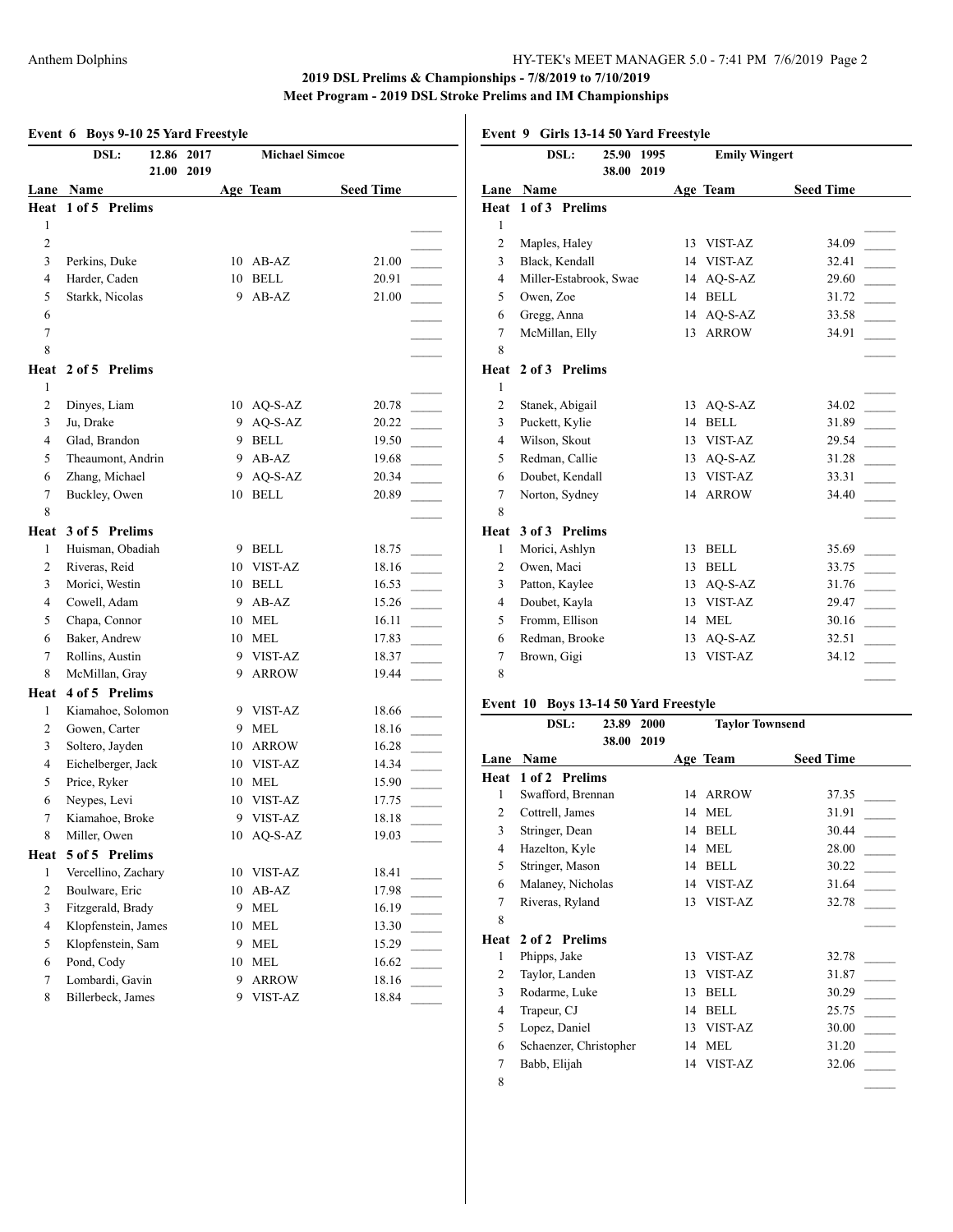$\overline{1}$ 

#### **Event 13 Girls 6 & Under 25 Yard Butterfly**

| DSL:               |      |       | <b>Emma Sayers</b> |                  |
|--------------------|------|-------|--------------------|------------------|
|                    | 2019 |       |                    |                  |
| Name               |      |       |                    | <b>Seed Time</b> |
| 1 of 2 Prelims     |      |       |                    |                  |
| Stein, Layla       |      | 6     | $AB-AZ$            | 39.49            |
| Soltero, Makenzie  |      | 6     | <b>ARROW</b>       | 35.50            |
| Coppola, Amelia    |      | 5     | VIST-AZ            | 33.85            |
| Williams, Reese    |      | 6     | <b>MEL</b>         | 30.00            |
| Mego, Vienna       |      | 6     | $AO-S-AZ$          | 31.25            |
| Thurman, Willo     |      | 5     | <b>MEL</b>         | 34.47            |
| Cafaro, Eva        |      | 5     | VIST-AZ            | 37.27            |
|                    |      |       |                    |                  |
| 2 of 2 Prelims     |      |       |                    |                  |
| Lim, Alyssa        |      | 6     | VIST-AZ            | 39.46            |
| Klopfenstein, Sara |      | 6     | <b>MEL</b>         | 34.58            |
| Petrone, Lucia     |      | 6     | VIST-AZ            | 32.66            |
| O'Brien, Quinlan   |      | 6     | AQ-S-AZ            | 26.83            |
| French, Morgan     |      | 6     | <b>MEL</b>         | 30.78            |
| Savvides, Eleni    |      | 5     | $AO-S-AZ$          | 34.14            |
| Lesmes, Eliana     |      | 6     | VIST-AZ            | 36.22            |
| Sias, Marley       |      | 5     | <b>BELL</b>        | 42.40            |
|                    |      | 43.00 | 20.59 2013         | Age Team         |

#### **Event 14 Boys 6 & Under 25 Yard Butterfly**

| DSL:<br>19.25          | 2013 | <b>Michael Simcoe</b> |              |                  |
|------------------------|------|-----------------------|--------------|------------------|
| 46.00                  | 2019 |                       |              |                  |
| Name                   |      |                       |              | <b>Seed Time</b> |
| 1 of 2 Prelims         |      |                       |              |                  |
| Johnson, Samuel        |      | $\overline{5}$        | VIST-AZ      | 42.43            |
| Bishop, Brady          |      | 5                     | AQ-S-AZ      | 39.09            |
| Cottrell, Forrest      |      | 6                     | <b>MEL</b>   | 35.03            |
| Thomas, Hudson         |      | 6                     | VIST-AZ      | 31.34            |
| Tengburg, Logan        |      | 6                     | <b>BELL</b>  | 33.26            |
| McDermott, Madden      |      | 6                     | <b>ARROW</b> | 35.69            |
| Blacker, Junior        |      | 5                     | <b>BELL</b>  | 40.51            |
| Carneveli, Christopher |      | 6                     | <b>ARROW</b> | 45.23            |
| 2 of 2 Prelims         |      |                       |              |                  |
| Lacey, Ellis           |      | 5                     | <b>MEL</b>   | 42.19            |
| Mule, Ryan             |      | 5                     | AQ-S-AZ      | 37.38            |
| Hill, Aiden            |      | 6                     | $AB-AZ$      | 34.13            |
| Wood, Gordon           |      | 6                     | <b>MEL</b>   | 26.72            |
| Harmon, Brigham        |      | 5                     | <b>BELL</b>  | 31.94            |
| Fitzgerald, Blake      |      | 5                     | <b>MEL</b>   | 35.60            |
| Selvius, Channing      |      | 6                     | $AB-AZ$      | 39.97            |
| Lacey, Owen            |      | 5                     | <b>MEL</b>   | 42.82            |
|                        |      |                       |              | Age Team         |

**Event 17 Girls 9-10 25 Yard Butterfly**

|                | DSL:               | 14.79 | 2006 |    | <b>Elle Pavelonis</b> |                  |
|----------------|--------------------|-------|------|----|-----------------------|------------------|
|                |                    | 23.00 | 2019 |    |                       |                  |
| Lane           | Name               |       |      |    | Age Team              | <b>Seed Time</b> |
| Heat           | 1 of 3 Prelims     |       |      |    |                       |                  |
| 1              | Abarca, Danielle   |       |      | 9  | VIST-AZ               | 22.03            |
| $\overline{2}$ | Barr, Annie        |       |      | 10 | <b>BELL</b>           | 21.09            |
| 3              | Shorten, Allysa    |       |      | 10 | VIST-AZ               | 20.06            |
| $\overline{4}$ | Hernandez, Laila   |       |      | 10 | <b>MEL</b>            | 18.02            |
| 5              | Mackey, Aster      |       |      | 9  | <b>BELL</b>           | 19.07            |
| 6              | Lindsay, Aslyn     |       |      | 10 | <b>MEL</b>            | 20.56            |
| 7              | McDonald, Maggi    |       |      | 9  | VIST-AZ               | 21.53            |
| 8              | Rider, Arwen       |       |      | 9  | VIST-AZ               | 22.97            |
| Heat           | 2 of 3 Prelims     |       |      |    |                       |                  |
| 1              | Stanek, Emily      |       |      | 10 | $AQ-S-AZ$             | 21.81            |
| $\mathfrak{2}$ | Alexander, Jolie   |       |      | 9  | <b>BELL</b>           | 20.90            |
| 3              | Koch, Tatum        |       |      | 10 | <b>MEL</b>            | 19.25            |
| $\overline{4}$ | Zhang, Julia       |       |      | 9  | $AO-S-AZ$             | 16.13            |
| 5              | Doyle, Kianna      |       |      | 10 | <b>MEL</b>            | 18.47            |
| 6              | Jacobs, Eva        |       |      | 9  | <b>MEL</b>            | 20.35            |
| 7              | Farr, Ava          |       |      | 10 | <b>BELL</b>           | 21.51            |
| 8              | Johnson, Ella      |       |      | 9  | VIST-AZ               | 22.95            |
| Heat           | 3 of 3 Prelims     |       |      |    |                       |                  |
| $\mathbf{1}$   | Sugata, Anastasia  |       |      | 10 | <b>BELL</b>           | 21.77            |
| 2              | Snyder, Tessa      |       |      | 10 | <b>BELL</b>           | 20.60            |
| 3              | Townsend, Ava      |       |      | 10 | <b>ARROW</b>          | 19.09            |
| $\overline{4}$ | Woodruff, Kaylee   |       |      | 10 | <b>BELL</b>           | 15.16            |
| 5              | Keats, Litney      |       |      | 10 | $AQ-S-AZ$             | 18.46            |
| 6              | Vercellino, Taylor |       |      | 10 | VIST-AZ               | 20.22            |
| $\tau$         | Mills, Alex        |       |      | 9  | <b>BELL</b>           | 21.31            |
| 8              | Heyland, Hailey    |       |      | 9  | VIST-AZ               | 22.94            |
|                |                    |       |      |    |                       |                  |

## **Event 18 Boys 9-10 25 Yard Butterfly**

|                | DSL:                | 13.69 | 1992 | <b>Anthony Harding</b> |            |                  |  |
|----------------|---------------------|-------|------|------------------------|------------|------------------|--|
|                |                     | 26.00 | 2019 |                        |            |                  |  |
| Lane           | Name                |       |      |                        | Age Team   | <b>Seed Time</b> |  |
| Heat           | 1 of 3 Prelims      |       |      |                        |            |                  |  |
| 1              | Coons, Tanner       |       |      | 10                     | $AB-AZ$    | 25.38            |  |
| $\overline{c}$ | Kiamahoe, Broke     |       |      | 9                      | VIST-AZ    | 22.90            |  |
| 3              | Deyette, Andrew     |       |      | 10                     | <b>MEL</b> | 19.76            |  |
| 4              | Fitzgerald, Brady   |       |      | 9                      | <b>MEL</b> | 18.13            |  |
| 5              | Chaplick, Andy      |       |      | 10                     | <b>MEL</b> | 19.18            |  |
| 6              | Vercellino, Zachary |       |      | 10                     | VIST-AZ    | 22.04            |  |
| 7              | Zhang, Michael      |       |      | 9                      | $AO-S-AZ$  | 23.97            |  |
| 8              |                     |       |      |                        |            |                  |  |
| Heat           | 2 of 3 Prelims      |       |      |                        |            |                  |  |
| 1              | Boulware, Eric      |       |      | 10                     | $AB-AZ$    | 24.89            |  |
| 2              | Goodson, Lane       |       |      | 9                      | VIST-AZ    | 22.84            |  |
| 3              | Williams, Cooper    |       |      | 9                      | <b>MEL</b> | 19.63            |  |
| $\overline{4}$ | Price, Ryker        |       |      | 10                     | <b>MEL</b> | 17.82            |  |
| 5              | Perkins, Duke       |       |      | 10                     | $AB-AZ$    | 18.45            |  |
| 6              | Nsubuga, Davian     |       |      | 9                      | <b>MEL</b> | 21.95            |  |
| 7              | Cauthron, Broden    |       |      | 10                     | VIST-AZ    | 23.55            |  |
| 8              |                     |       |      |                        |            |                  |  |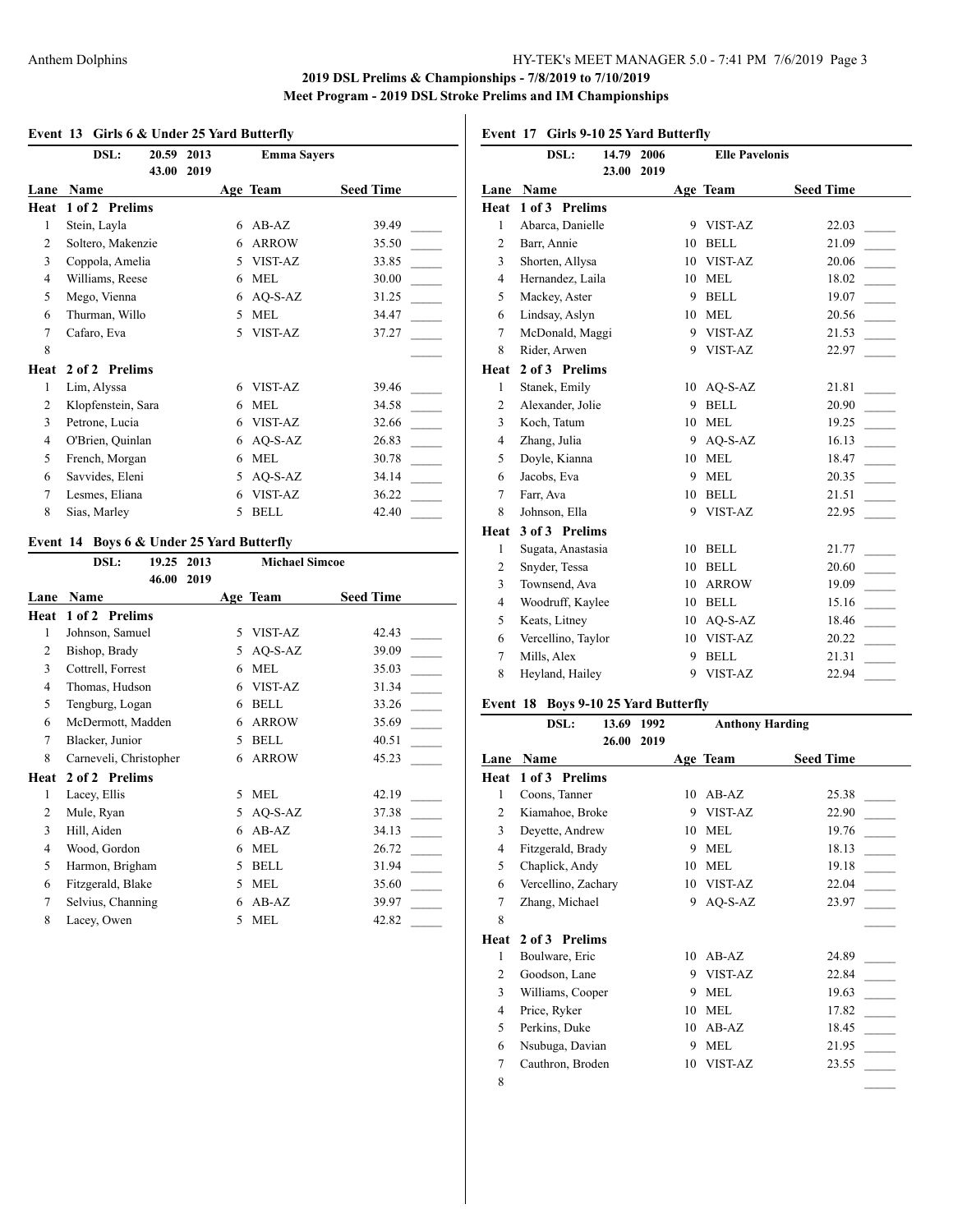$\overline{\phantom{a}}$ 

#### **Heat 3 Prelims (#18 Boys 9-10 25 Yard Butterfly)**

| 1              | Jefferies, Hunter | 9  | BELL        | 24.71 |
|----------------|-------------------|----|-------------|-------|
| $\mathfrak{D}$ | Glad, Parker      | 9  | <b>BELL</b> | 22.19 |
| 3              | Klopfenstein, Sam | 9  | MEL         | 19.35 |
| 4              | Toman, Hayden     |    | 9 AO-S-AZ   | 16.91 |
| 5              | Agra, Thanasi     |    | 9 AO-S-AZ   | 18.22 |
| 6              | Throop, McKay     | 10 | BELL        | 20.96 |
|                | Zacharias, Logan  |    | MEL         | 23.06 |
| 8              | Sarmiento, Luke   |    | VIST-AZ     | 25.81 |

#### **Event 21 Girls 13-14 50 Yard Butterfly**

|      | DSL:              | 28.32 | 2001 |    | <b>Lauren Besenfelder</b> |                  |  |
|------|-------------------|-------|------|----|---------------------------|------------------|--|
|      |                   | 43.00 | 2019 |    |                           |                  |  |
| Lane | Name              |       |      |    | Age Team                  | <b>Seed Time</b> |  |
| Heat | 1 of 2 Prelims    |       |      |    |                           |                  |  |
| 1    | Lane, Grace       |       |      | 14 | <b>BELL</b>               | 41.39            |  |
| 2    | Glow, Katherine   |       |      | 13 | <b>MEL</b>                | 38.07            |  |
| 3    | Owen, Zoe         |       |      | 14 | <b>BELL</b>               | 35.94            |  |
| 4    | Redman, Callie    |       |      | 13 | $AO-S-AZ$                 | 33.72            |  |
| 5    | Grohall, Madeline |       |      | 13 | <b>BELL</b>               | 34.53            |  |
| 6    | Carlon, Kylie     |       |      | 13 | VIST-AZ                   | 37.31            |  |
| 7    | Jefferies, Roslyn |       |      | 14 | <b>BELL</b>               | 41.00            |  |
| 8    |                   |       |      |    |                           |                  |  |
| Heat | 2 of 2 Prelims    |       |      |    |                           |                  |  |
| 1    | Redman, Brooke    |       |      | 13 | AQ-S-AZ                   | 41.20            |  |
| 2    | Hill, Maggie      |       |      | 14 | VIST-AZ                   | 37.44            |  |
| 3    | Doubet, Kayla     |       |      | 13 | VIST-AZ                   | 35.19            |  |
| 4    | Schrank, Ellie    |       |      | 13 | VIST-AZ                   | 31.67            |  |
| 5    | Wortendyke, Avery |       |      | 13 | <b>MEL</b>                | 34.36            |  |
| 6    | Patton, Kaylee    |       |      | 13 | $AO-S-AZ$                 | 37.23            |  |
| 7    | Helmrick, Ava     |       |      | 13 | <b>BELL</b>               | 40.56            |  |
| 8    |                   |       |      |    |                           |                  |  |

## **Event 22 Boys 13-14 50 Yard Butterfly**

| DSL:                   | 1993 |                        | <b>John Biessel</b> |                  |  |
|------------------------|------|------------------------|---------------------|------------------|--|
| Name                   |      |                        |                     | <b>Seed Time</b> |  |
| 1 of 2 Prelims         |      |                        |                     |                  |  |
|                        |      |                        |                     |                  |  |
|                        |      |                        |                     |                  |  |
| Stringer, Mason        |      | 14                     | <b>BELL</b>         | 35.96            |  |
| Lees, Henry            |      | 14                     | <b>BELL</b>         | 32.69            |  |
| Janzen, Seth           |      | 13                     | <b>BELL</b>         | 34.33            |  |
| Laird, Kyler           |      | 13                     | VIST-AZ             | 38.67            |  |
|                        |      |                        |                     |                  |  |
|                        |      |                        |                     |                  |  |
| Heat<br>2 of 2 Prelims |      |                        |                     |                  |  |
|                        |      |                        |                     |                  |  |
| Taylor, Landen         |      | 13                     | VIST-AZ             | X41.34           |  |
| Rodarme, Luke          |      | 13                     | <b>BELL</b>         | 35.32            |  |
| Spivey, Sam            |      | 14                     | $AO-S-AZ$           | 27.52            |  |
| Price, Logan           |      | 13                     | <b>MEL</b>          | 32.82            |  |
| Fortenberry, Ryder     |      | 13                     | VIST-AZ             | 37.32            |  |
|                        |      |                        |                     |                  |  |
|                        |      |                        |                     |                  |  |
|                        |      | 26.20<br>42.00<br>2019 |                     | Age Team         |  |

# **Event 25 Girls 6 & Under 25 Yard Backstroke**

|                | DSL:              | 21.02 | 2005 |   | <b>Allison Kopas</b> |                  |  |
|----------------|-------------------|-------|------|---|----------------------|------------------|--|
|                |                   | 38.00 | 2019 |   |                      |                  |  |
| Lane           | Name              |       |      |   | Age Team             | <b>Seed Time</b> |  |
| Heat           | 1 of 3 Prelims    |       |      |   |                      |                  |  |
| $\mathbf{1}$   | Zigler, Kate      |       |      | 6 | $AB-AZ$              | 37.69            |  |
| $\overline{2}$ | Cafaro, Eva       |       |      | 5 | VIST-AZ              | 34.40            |  |
| 3              | Goodson, Betty    |       |      | 6 | VIST-AZ              | 31.47            |  |
| $\overline{4}$ | O'Brien, Quinlan  |       |      | 6 | AQ-S-AZ              | 26.13            |  |
| 5              | Colligan, Aubrey  |       |      | 6 | AQ-S-AZ              | 28.75            |  |
| 6              | Johnson, Evie     |       |      | 5 | $AO-S-AZ$            | 32.31            |  |
| 7              | Shwer, Ava        |       |      | 5 | <b>MEL</b>           | 35.72            |  |
| 8              | Kniffen, Attley   |       |      | 5 | AQ-S-AZ              | 37.98            |  |
| Heat           | 2 of 3 Prelims    |       |      |   |                      |                  |  |
| $\mathbf{1}$   | Lim, Alyssa       |       |      | 6 | VIST-AZ              | 37.68            |  |
| $\overline{c}$ | Clement, Ada      |       |      | 6 | $AB-AZ$              | 33.03            |  |
| 3              | Stein, Layla      |       |      | 6 | $AB-AZ$              | 31.27            |  |
| 4              | Kravec, Julia     |       |      | 6 | <b>MEL</b>           | 24.56            |  |
| 5              | Bunn, Taiga       |       |      | 6 | <b>MEL</b>           | 28.40            |  |
| 6              | Cone, Karsten     |       |      | 6 | <b>ARROW</b>         | 32.28            |  |
| $\overline{7}$ | Sias, Marley      |       |      | 5 | <b>BELL</b>          | 35.60            |  |
| 8              | Clapp, Collins    |       |      | 4 | $AO-S-AZ$            | 37.98            |  |
| Heat           | 3 of 3 Prelims    |       |      |   |                      |                  |  |
| $\mathbf{1}$   | Loquvam, Emerson  |       |      | 6 | <b>MEL</b>           | 35.76            |  |
| $\overline{2}$ | Frame, Rae        |       |      | 6 | <b>BELL</b>          | 32.81            |  |
| 3              | Lipfert, Madeline |       |      | 6 | <b>MEL</b>           | 30.34            |  |
| 4              | Nagy, Sammul      |       |      | 6 | $AB-AZ$              | 24.00            |  |
| 5              | Wilhemsen, Hahna  |       |      | 6 | VIST-AZ              | 26.97            |  |
| 6              | Bunn, Tia         |       |      | 6 | <b>MEL</b>           | 31.81            |  |
| 7              | Gundersen, Emry   |       |      | 6 | <b>ARROW</b>         | 34.56            |  |
| 8              | Smith, Emilyn     |       |      | 4 | VIST-AZ              | 37.87            |  |
|                |                   |       |      |   |                      |                  |  |

## **Event 26 Boys 6 & Under 25 Yard Backstroke**

|                | DSL:                       | 21.00<br>40.00 | 1988<br>2019 |    | <b>Pat Emerson</b> |                  |
|----------------|----------------------------|----------------|--------------|----|--------------------|------------------|
| Lane           | Name                       |                |              |    | Age Team           | <b>Seed Time</b> |
|                | <b>Heat 1 of 3 Prelims</b> |                |              |    |                    |                  |
| 1              |                            |                |              |    |                    |                  |
| $\overline{2}$ | Ringger, Zachary           |                |              | 5  | <b>MEL</b>         | 36.69            |
| 3              | Cochran, Owen              |                |              | 6  | VIST-AZ            | 32.10            |
| 4              | Wolf, Colton               |                |              | 6  | <b>BELL</b>        | 28.78            |
| 5              | Kniffen, Truett            |                |              | 5  | $AQ-S-AZ$          | 31.21            |
| 6              | Bishop, Brady              |                |              | 5  | $AO-S-AZ$          | 34.31            |
| 7              |                            |                |              |    |                    |                  |
| 8              |                            |                |              |    |                    |                  |
| Heat           | 2 of 3 Prelims             |                |              |    |                    |                  |
| 1              |                            |                |              |    |                    |                  |
| $\overline{2}$ | Cottrell, Forrest          |                |              | 6  | <b>MEL</b>         | 36.50            |
| 3              | Gibbs, Hudson              |                |              | 5. | VIST-AZ            | 31.90            |
| 4              | Hammer, Grant              |                |              | 6  | VIST-AZ            | 28.23            |
| 5              | Paxson, Michael            |                |              | 6  | <b>MEL</b>         | 30.48            |
| 6              | Wollersheim, Tucker        |                |              | 6  | <b>MEL</b>         | 34.15            |
| 7              | Von Tersch, Jackson        |                |              | 6  | $AB-AZ$            | 39.20            |
| 8              |                            |                |              |    |                    |                  |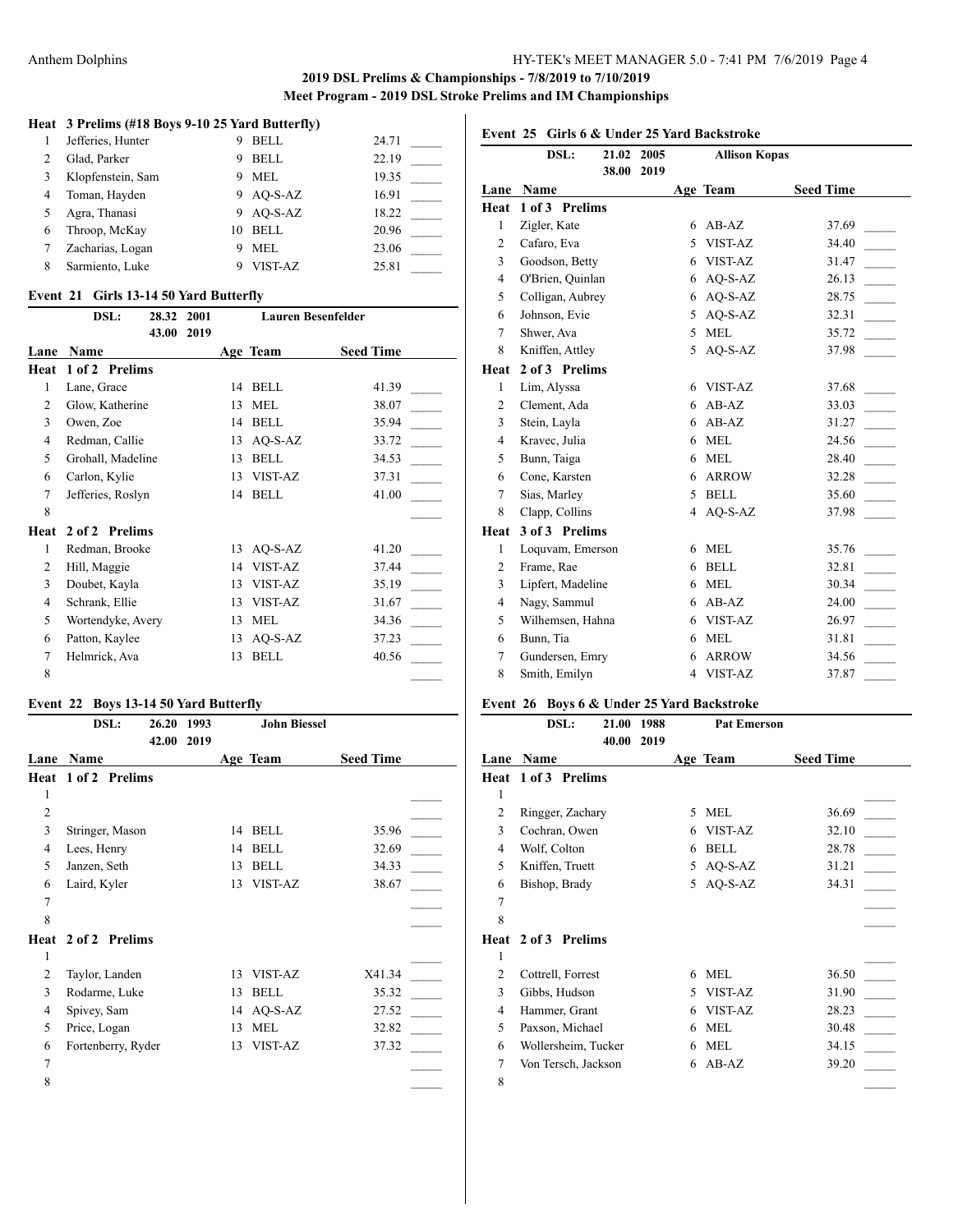|  |  |  |  | Heat 3 Prelims (#26 Boys 6 & Under 25 Yard Backstroke) |
|--|--|--|--|--------------------------------------------------------|
|--|--|--|--|--------------------------------------------------------|

|   | Fromm, CJ         | 5. | MEL         | 35.40 |
|---|-------------------|----|-------------|-------|
|   | Harmon, Brigham   | 5  | <b>BELL</b> | 31.77 |
| 4 | Ratiu, Elijah     | 6  | VIST-AZ     | 28.03 |
|   | Mentzel, Austin   | 6  | MEL         | 30.16 |
| 6 | Andrew, Hunter    | 6  | MEL         | 33.01 |
|   | Fitzgerald, Blake |    | MEL         | 37.91 |
| 8 |                   |    |             |       |

#### **Event 29 Girls 9-10 25 Yard Backstroke**

|                         | DSL:<br>16.14<br>25.00 | 2005<br>2019 |    | <b>Alisha Bender</b> |                  |  |
|-------------------------|------------------------|--------------|----|----------------------|------------------|--|
| Lane                    | Name                   |              |    | Age Team             | <b>Seed Time</b> |  |
| Heat                    | 1 of 5 Prelims         |              |    |                      |                  |  |
| 1                       |                        |              |    |                      |                  |  |
| $\overline{c}$          |                        |              |    |                      |                  |  |
| 3                       | Engel, Melissa         |              |    | $10$ AQ-S-AZ         | 24.90            |  |
| 4                       | Pulliam, Jillian       |              |    | 10 BELL              | 24.37            |  |
| 5                       | Bratt, Peyton          |              | 9  | <b>BELL</b>          | 24.39            |  |
| 6                       | Koury, Emerson         |              | 9  | $AB-AZ$              | 25.00            |  |
| 7                       |                        |              |    |                      |                  |  |
| 8                       |                        |              |    |                      |                  |  |
| Heat                    | 2 of 5 Prelims         |              |    |                      |                  |  |
| 1                       | Cone, Kaiden           |              | 9  | <b>ARROW</b>         | 24.31            |  |
| $\overline{c}$          | Farrel, Reece          |              | 9  | <b>BELL</b>          | 23.94            |  |
| 3                       | Albert, Katelyn        |              | 10 | <b>ARROW</b>         | 23.50            |  |
| $\overline{\mathbf{4}}$ | Hobrock, Madelynn      |              | 10 | <b>MEL</b>           | 23.37            |  |
| 5                       | Moore, Rihanne         |              | 9  | $AB-AZ$              | 23.50            |  |
| 6                       | Earle, Isabella        |              |    | 10 VIST-AZ           | 23.59            |  |
| $\overline{7}$          | Haney, Zoey            |              | 9  | <b>ARROW</b>         | 24.05            |  |
| 8                       | Fraga, Kenadee         |              | 10 | $AB-AZ$              | 24.32            |  |
| Heat                    | 3 of 5 Prelims         |              |    |                      |                  |  |
| $\mathbf{1}$            | Helmrick, Lily         |              | 9  | <b>BELL</b>          | 23.14            |  |
| 2                       | Mills, Alex            |              | 9. | <b>BELL</b>          | 21.78            |  |
| 3                       | McDonald, Maggi        |              | 9. | VIST-AZ              | 21.25            |  |
| 4                       | Matthews, Jassy        |              | 10 | $AB-AZ$              | 19.89            |  |
| 5                       | Glow, Lucy             |              | 9  | <b>MEL</b>           | 20.92            |  |
| 6                       | Cottrell, Layne        |              | 9  | <b>MEL</b>           | 21.69            |  |
| 7                       | Rider, Arwen           |              | 9. | VIST-AZ              | 22.45            |  |
| 8                       | Earle, Cameron         |              | 9  | VIST-AZ              | 23.32            |  |
| Heat                    | 4 of 5 Prelims         |              |    |                      |                  |  |
| 1                       | Nichitean, Tea         |              |    | 9 VIST-AZ            | 22.72            |  |
| $\overline{2}$          | Stanek, Emily          |              |    | 10 AQ-S-AZ           | 21.78            |  |
| 3                       | Comsa, Antonia         |              | 9  | <b>BELL</b>          | 21.09            |  |
| 4                       | Zhang, Julia           |              | 9. | AQ-S-AZ              | 19.69            |  |
| 5                       | Lipfert, Julia         |              |    | 10 MEL               | 20.60            |  |
| 6                       | Jacobs, Eva            |              | 9  | <b>MEL</b>           | 21.39            |  |
| 7                       | McDermott, Emma        |              | 9  | VIST-AZ              | 22.41            |  |
| 8                       | Borgstedt, Kristine    |              | 9  | <b>BELL</b>          | 23.26            |  |

#### **Heat 5 of 5 Prelims**

|   | Vercellino, Taylor | 10 | VIST-AZ      | 22.50 |
|---|--------------------|----|--------------|-------|
|   | Craig, Kayden      | 9  | <b>BELL</b>  | 21.72 |
| 3 | Sheridan, Logan    | 9  | <b>ARROW</b> | 21.04 |
| 4 | Koch, Tatum        | 10 | MEL.         | 18.31 |
|   | Ringger, Avery     | 10 | MEL.         | 20.58 |
| 6 | Skaggs, Payton     | 10 | VIST-AZ      | 21.38 |
|   | Woodruff, Lauren   |    | 10 AO-S-AZ   | 22.13 |
| 8 | Hazelton, Rachel   | 10 | MEL.         | 23.24 |

## **Event 30 Boys 9-10 25 Yard Backstroke**

|                | DSL:<br>14.83      | 1992 |    | <b>Anthony Harding</b> |                  |  |
|----------------|--------------------|------|----|------------------------|------------------|--|
|                | 27.00              | 2019 |    |                        |                  |  |
| Lane           | Name               |      |    | Age Team               | <b>Seed Time</b> |  |
| Heat           | 1 of 4 Prelims     |      |    |                        |                  |  |
| 1              | Coons, Tanner      |      | 10 | $AB-AZ$                | 26.87            |  |
| 2              | Blackman, Dennis   |      | 9  | VIST-AZ                | 26.31            |  |
| 3              | Glad, Parker       |      | 9  | <b>BELL</b>            | 25.92            |  |
| $\overline{4}$ | McClure, Johnathon |      | 10 | $AB-AZ$                | 24.32            |  |
| 5              | Starkk, Nicolas    |      | 9  | AB-AZ                  | 25.60            |  |
| 6              | Buckley, Owen      |      | 10 | <b>BELL</b>            | 26.25            |  |
| 7              | Greer, Darren      |      | 9  | <b>BELL</b>            | 26.58            |  |
| 8              | Harder, Caden      |      | 10 | <b>BELL</b>            | 26.90            |  |
| Heat           | 2 of 4 Prelims     |      |    |                        |                  |  |
| $\mathbf{1}$   | Cochran, Donovan   |      | 9  | VIST-AZ                | 23.38            |  |
| $\overline{2}$ | Deyette, Andrew    |      | 10 | <b>MEL</b>             | 22.17            |  |
| 3              | Pond, Cody         |      | 10 | <b>MEL</b>             | 20.23            |  |
| 4              | Toman, Hayden      |      | 9  | AQ-S-AZ                | 19.02            |  |
| 5              | Chapa, Connor      |      | 10 | <b>MEL</b>             | 20.16            |  |
| 6              | Neypes, Levi       |      | 10 | <b>VIST-AZ</b>         | 20.97            |  |
| 7              | Kiamahoe, Solomon  |      | 9  | VIST-AZ                | 22.90            |  |
| 8              | Jefferies, Hunter  |      | 9  | <b>BELL</b>            | 23.81            |  |
| Heat           | 3 of 4 Prelims     |      |    |                        |                  |  |
| $\mathbf{1}$   | Miller, Owen       |      | 10 | AQ-S-AZ                | 23.23            |  |
| $\overline{c}$ | Cauthron, Broden   |      |    | 10 VIST-AZ             | 21.80            |  |
| 3              | Chaplick, Andy     |      | 10 | <b>MEL</b>             | 20.23            |  |
| $\overline{4}$ | Eichelberger, Jack |      | 10 | VIST-AZ                | 18.66            |  |
| 5              | Ungar, Emmett      |      | 10 | <b>MEL</b>             | 20.00            |  |
| 6              | Baker, Andrew      |      | 10 | <b>MEL</b>             | 20.44            |  |
| $\overline{7}$ | Theaumont, Andrin  |      | 9  | $AB-AZ$                | 22.72            |  |
| 8              | Billerbeck, James  |      | 9  | VIST-AZ                | 23.67            |  |
| Heat           | 4 of 4 Prelims     |      |    |                        |                  |  |
| 1              | Lombardi, Gavin    |      | 9  | <b>ARROW</b>           | 23.12            |  |
| 2              | Rollins, Austin    |      | 9  | VIST-AZ                | 21.67            |  |
| 3              | Morici, Westin     |      | 10 | <b>BELL</b>            | 20.19            |  |
| 4              | Agra, Thanasi      |      | 9  | AQ-S-AZ                | 18.56            |  |
| 5              | Gowen, Carter      |      | 9  | <b>MEL</b>             | 19.92            |  |
| 6              | Mentzel, Grady     |      | 9  | <b>MEL</b>             | 20.39            |  |
| 7              | Glad, Brandon      |      | 9  | <b>BELL</b>            | 22.32            |  |
| 8              | Ju, Drake          |      | 9  | AQ-S-AZ                | 23.53            |  |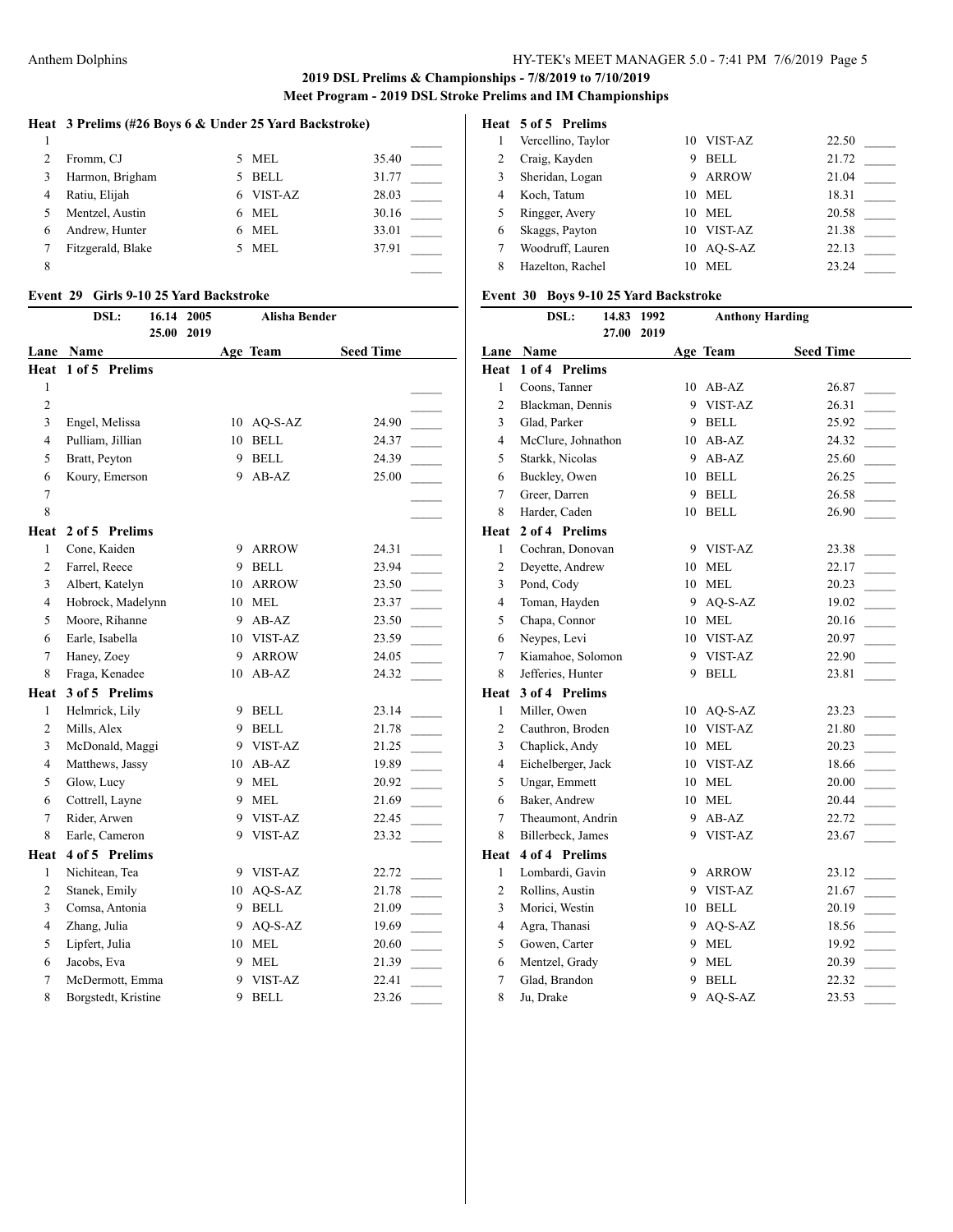## Anthem Dolphins HY-TEK's MEET MANAGER 5.0 - 7:41 PM 7/6/2019 Page 6

## **2019 DSL Prelims & Championships - 7/8/2019 to 7/10/2019 Meet Program - 2019 DSL Stroke Prelims and IM Championships**

|                | DSL:                                   | 29.80 | 1994 |    | <b>Jenny Hubbuch</b> |                         |
|----------------|----------------------------------------|-------|------|----|----------------------|-------------------------|
|                |                                        | 47.00 | 2019 |    |                      |                         |
| Lane           | Name                                   |       |      |    | Age Team             | <b>Seed Time</b>        |
| Heat           | 1 of 3 Prelims                         |       |      |    |                      |                         |
| 1              |                                        |       |      |    |                      |                         |
| $\overline{2}$ | Call, Lucia                            |       |      |    | 14 MEL               | 45.99                   |
| 3              | Owen, Maci                             |       |      | 13 | <b>BELL</b>          | 40.12                   |
| 4              | Hill, Aubrey                           |       |      |    | 14 AQ-S-AZ           | 36.13                   |
| 5              | Wilson, Skout                          |       |      |    | 13 VIST-AZ           | 39.61                   |
| 6              | Brown, Gigi                            |       |      | 13 | <b>VIST-AZ</b>       | 41.93                   |
| $\overline{7}$ |                                        |       |      |    |                      |                         |
| 8              |                                        |       |      |    |                      |                         |
| Heat           | 2 of 3 Prelims                         |       |      |    |                      |                         |
| $\mathbf{1}$   |                                        |       |      |    |                      |                         |
| $\overline{c}$ | Lane, Grace                            |       |      | 14 | <b>BELL</b>          | 42.90                   |
| 3              | Jefferies, Roslyn                      |       |      | 14 | <b>BELL</b>          | 40.00<br>$\sim 10^{-1}$ |
| $\overline{4}$ | Miller-Estabrook, Swae                 |       |      |    | 14 AQ-S-AZ           | 33.33                   |
| 5              | Grohall, Madeline                      |       |      | 13 | <b>BELL</b>          | 38.75                   |
| 6              | Olson, Erica                           |       |      | 13 | AQ-S-AZ              | 41.22                   |
| 7              | Gregg, Anna                            |       |      |    | 14 AQ-S-AZ           | 46.61                   |
| 8              |                                        |       |      |    |                      |                         |
| Heat           | 3 of 3 Prelims                         |       |      |    |                      |                         |
| $\mathbf{1}$   |                                        |       |      |    |                      |                         |
| $\overline{c}$ | Reed, Haylee                           |       |      |    | 13 ARROW             | 42.02                   |
| 3              | Black, Kendall                         |       |      |    | 14 VIST-AZ           | 39.87                   |
| $\overline{4}$ | Schrank, Ellie                         |       |      |    | 13 VIST-AZ           | 31.60                   |
| 5              | Glow, Katherine                        |       |      | 13 | <b>MEL</b>           | 37.54                   |
| 6              | Carlon, Kinsey                         |       |      | 13 | VIST-AZ              | 40.82<br>$\sim 10^{-1}$ |
| $\overline{7}$ | Moore, Eleanor                         |       |      | 13 | <b>MEL</b>           | 46.32                   |
| 8              |                                        |       |      |    |                      |                         |
|                | Event 34 Boys 13-14 50 Yard Backstroke |       |      |    |                      |                         |
|                | DSL:                                   | 28.68 | 1994 |    | <b>Dennis Veach</b>  |                         |
|                |                                        | 46.00 | 2019 |    |                      |                         |
|                | Tana Nama                              |       |      |    | Ago Toom             | Sood Time               |

| Lane           | Name                       |    | Age Team    | <b>Seed Time</b> |  |
|----------------|----------------------------|----|-------------|------------------|--|
|                | Heat 1 of 2 Prelims        |    |             |                  |  |
| 1              |                            |    |             |                  |  |
| $\overline{2}$ |                            |    |             |                  |  |
| 3              | Babb, Elijah               |    | 14 VIST-AZ  | 39.21            |  |
| 4              | Price, Logan               | 13 | <b>MEL</b>  | 33.82            |  |
| 5              | Schaenzer, Christopher     | 14 | <b>MEL</b>  | 35.12            |  |
| 6              | Armbrust, Mitchell         | 14 | <b>BELL</b> | 43.28            |  |
| 7              |                            |    |             |                  |  |
| 8              |                            |    |             |                  |  |
|                | <b>Heat 2 of 2 Prelims</b> |    |             |                  |  |
| 1              |                            |    |             |                  |  |
| 2              | Harder, Carson             | 14 | <b>BELL</b> | 45.50            |  |
| 3              | Janzen, Seth               | 13 | <b>BELL</b> | 37.03            |  |
| 4              | Lawrence, Ryan             | 14 | <b>BELL</b> | 31.46            |  |
| 5              | Lees, Henry                | 14 | <b>BELL</b> | 34.21            |  |
| 6              | Phipps, Jake               | 13 | VIST-AZ     | 39.34            |  |
| 7              |                            |    |             |                  |  |
| 8              |                            |    |             |                  |  |
|                |                            |    |             |                  |  |

## **Event 37 Girls 6 & Under 25 Yard Breaststroke**

|                | DSL:               | 24.20 | 1994 |    | <b>Kathleen Ackel</b> |                  |  |
|----------------|--------------------|-------|------|----|-----------------------|------------------|--|
|                |                    | 52.00 | 2019 |    |                       |                  |  |
| Lane           | Name               |       |      |    | Age Team              | <b>Seed Time</b> |  |
| Heat           | 1 of 2 Prelims     |       |      |    |                       |                  |  |
| 1              |                    |       |      |    |                       |                  |  |
| $\overline{c}$ | Martin, Aubrey     |       |      | 6  | $AB-AZ$               | 47.50            |  |
| 3              | Capello, Julianna  |       |      | 6  | $AO-S-AZ$             | 38.07            |  |
| 4              | Cone, Karsten      |       |      | 6  | <b>ARROW</b>          | 29.50            |  |
| 5              | Savvides, Eleni    |       |      | 5. | $AQ-S-AZ$             | 35.97            |  |
| 6              | Snyder, Hadley     |       |      | 5  | <b>BELL</b>           | 44.13            |  |
| 7              | Terbush, Mackenzie |       |      | 5  | VIST-AZ               | 50.72            |  |
| 8              |                    |       |      |    |                       |                  |  |
| Heat           | 2 of 2 Prelims     |       |      |    |                       |                  |  |
| 1              | Payne, Camille     |       |      | 5. | $AQ-S-AZ$             | 52.00            |  |
| 2              | Smith, Emilyn      |       |      | 4  | VIST-AZ               | 45.20            |  |
| 3              | Loquvam, Emerson   |       |      | 6  | MEL                   | 36.58            |  |
| 4              | Kravec, Julia      |       |      | 6  | MEL                   | 25.77            |  |
| 5              | Lipfert, Madeline  |       |      | 6  | <b>MEL</b>            | 34.39            |  |
| 6              | Snyder, Lala       |       |      | 6  | $AQ-S-AZ$             | 41.40            |  |
| 7              | Betts, Ellerie     |       |      | 6  | $AB-AZ$               | 50.50            |  |
| 8              |                    |       |      |    |                       |                  |  |

# **Event 38 Boys 6 & Under 25 Yard Breaststroke**

|                | DSL:                       | 24.78 | 1994 |   | Chase Keenan |                  |
|----------------|----------------------------|-------|------|---|--------------|------------------|
|                |                            | 53.00 | 2019 |   |              |                  |
| Lane           | <b>Name</b>                |       |      |   | Age Team     | <b>Seed Time</b> |
|                | <b>Heat 1 of 1 Prelims</b> |       |      |   |              |                  |
| 1              | Martin, Beau               |       |      | 6 | BELL         | 48.03            |
| $\overline{c}$ | Lim, Viktor                |       |      | 5 | VIST-AZ      | 43.56            |
| 3              | Mule, Ryan                 |       |      | 5 | $AO-S-AZ$    | 40.99            |
| 4              | Johnson, Luke              |       |      | 6 | VIST-AZ      | 31.75            |
| 5              | Wood, Gordon               |       |      | 6 | MEL.         | 33.97            |
| 6              | Johnson, Samuel            |       |      | 5 | VIST-AZ      | 42.28            |
| 7              | Lesmes, Christian          |       |      | 5 | VIST-AZ      | 44.56            |
| 8              | Blacker, Junior            |       |      | 5 | <b>BELL</b>  | 50.02            |

# **Event 41 Girls 9-10 25 Yard Breaststroke**

|   | DSL:                | 17.41 1992 |      |   | <b>Kristy Roach</b> |                  |  |
|---|---------------------|------------|------|---|---------------------|------------------|--|
|   |                     | 28.00      | 2019 |   |                     |                  |  |
|   | <b>Lane Name</b>    |            |      |   | Age Team            | <b>Seed Time</b> |  |
|   | Heat 1 of 4 Prelims |            |      |   |                     |                  |  |
| 1 |                     |            |      |   |                     |                  |  |
| 2 |                     |            |      |   |                     |                  |  |
| 3 | Earle, Isabella     |            |      |   | 10 VIST-AZ          | 27.50            |  |
| 4 | Mackey, Sydney      |            |      | 9 | <b>BELL</b>         | 27.15            |  |
| 5 | Kocks, Emmy         |            |      | 9 | VIST-AZ             | 27.18            |  |
| 6 |                     |            |      |   |                     |                  |  |
| 7 |                     |            |      |   |                     |                  |  |
| 8 |                     |            |      |   |                     |                  |  |
|   |                     |            |      |   |                     |                  |  |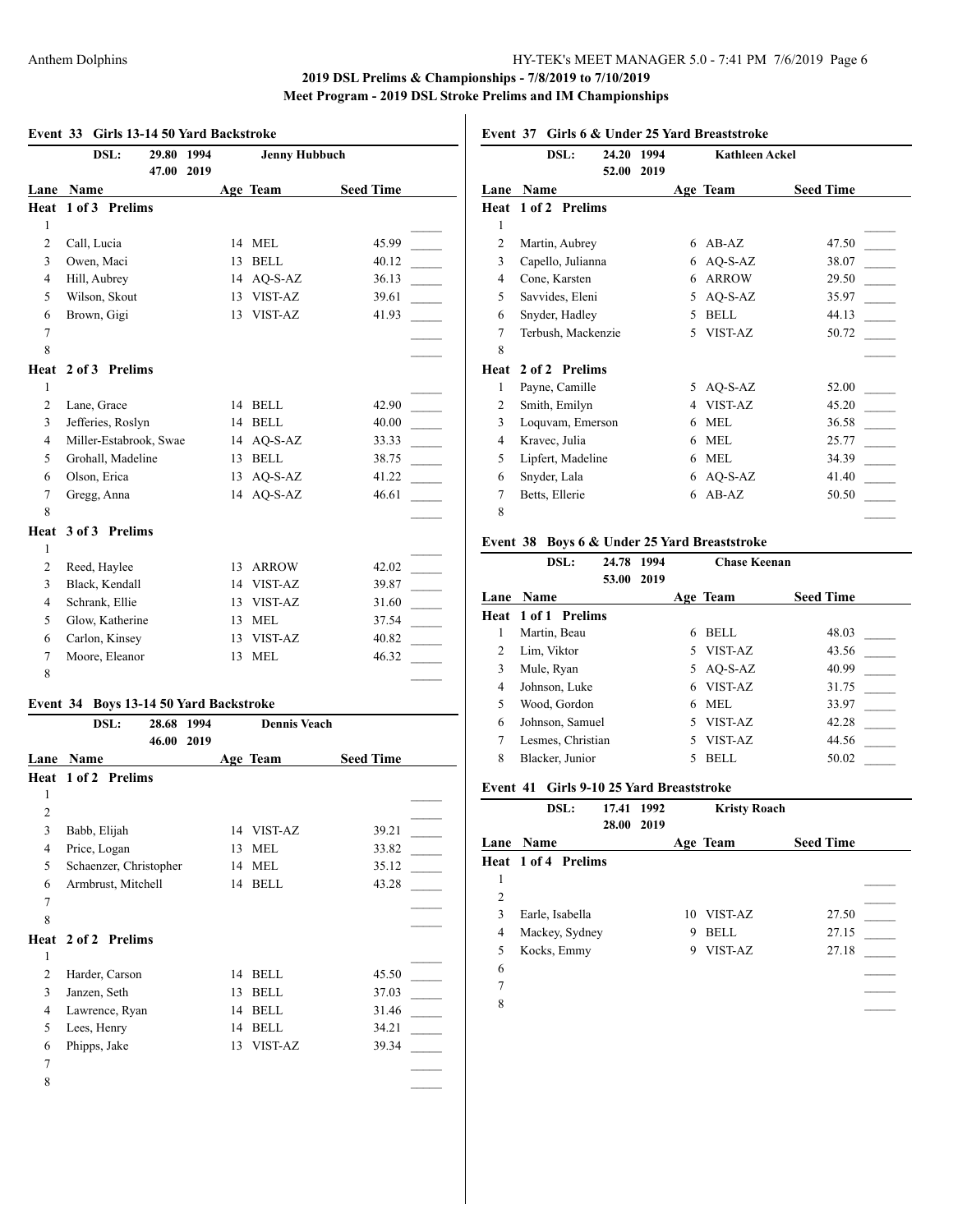# **Heat 2 Prelims (#41 Girls 9-10 25 Yard Breaststroke)**

| 1              | Hazelton, Rachel    | 10 | <b>MEL</b>   | 26.08                             |
|----------------|---------------------|----|--------------|-----------------------------------|
| $\overline{c}$ | Hobrock, Madelynn   | 10 | <b>MEL</b>   | 24.47                             |
| 3              | Heinz, Hailey       | 10 | <b>MEL</b>   | 23.31                             |
| 4              | Baum, Rachel        | 10 | <b>MEL</b>   | 21.82                             |
| 5              | Lipfert, Julia      | 10 | <b>MEL</b>   | 22.56                             |
| 6              | Couch, Leah         | 10 | VIST-AZ      | 23.63                             |
| 7              | Haney, Zoey         | 9  | <b>ARROW</b> | 25.35                             |
| 8              |                     |    |              |                                   |
| Heat           | 3 of 4 Prelims      |    |              |                                   |
| 1              | Heyland, Hailey     | 9  | VIST-AZ      | 25.93                             |
| $\overline{2}$ | Helmrick, Lily      | 9  | <b>BELL</b>  | 24.19                             |
| $\overline{3}$ | Snyder, Tessa       | 10 | <b>BELL</b>  | 23.25                             |
| 4              | Doyle, Kianna       | 10 | <b>MEL</b>   | 21.66<br>$\overline{\phantom{a}}$ |
| 5              | Terry, Nehve        | 10 | <b>BELL</b>  | 22.53                             |
| 6              | Cottrell, Layne     | 9  | <b>MEL</b>   | 23.49                             |
| 7              | Gonzalez, Sophie    | 9  | VIST-AZ      | 25.23                             |
| 8              |                     |    |              |                                   |
| Heat           | 4 of 4 Prelims      |    |              |                                   |
| 1              | Borgstedt, Kristine | 9  | <b>BELL</b>  | 25.66                             |
| $\mathfrak{2}$ | Woolery, Emma       | 10 | VIST-AZ      | 24.03                             |
| 3              | Tengberg, Olivia    | 10 | <b>BELL</b>  | 22.57                             |
| 4              | Ringger, Avery      | 10 | <b>MEL</b>   | 20.63                             |
| 5              | Madera, Bella       | 9  | VIST-AZ      | 22.09                             |
| 6              | Foeneaus, Chalisa   | 9  | $AB-AZ$      | 23.33<br>$\sim$                   |
| 7              | Farr, Ava           | 10 | <b>BELL</b>  | 24.97                             |
| 8              | Nichitean, Tea      | 9  | VIST-AZ      | 26.78                             |

#### **Event 42 Boys 9-10 25 Yard Breaststroke**

|                | DSL:                 | 17.45 | 2013 |    | <b>Braden Walters</b> |                  |
|----------------|----------------------|-------|------|----|-----------------------|------------------|
|                |                      | 30.00 | 2019 |    |                       |                  |
| Lane           | Name                 |       |      |    | Age Team              | <b>Seed Time</b> |
| Heat           | 1 of 3 Prelims       |       |      |    |                       |                  |
| 1              |                      |       |      |    |                       |                  |
| $\overline{c}$ | Goodson, Lane        |       |      | 9  | VIST-AZ               | 27.66            |
| 3              | Riveras, Reid        |       |      | 10 | VIST-AZ               | 25.43            |
| 4              | Mentzel, Grady       |       |      | 9  | <b>MEL</b>            | 21.02            |
| 5              | Soltero, Jayden      |       |      | 10 | <b>ARROW</b>          | 22.85            |
| 6              | Cochran, Donovan     |       |      | 9  | VIST-AZ               | 26.79            |
| 7              | Sarmiento, Luke      |       |      | 9  | VIST-AZ               | 29.78            |
| 8              |                      |       |      |    |                       |                  |
| Heat           | 2 of 3 Prelims       |       |      |    |                       |                  |
| 1              |                      |       |      |    |                       |                  |
| 2              | Knudson, Kai         |       |      | 9  | <b>MEL</b>            | 27.63            |
| 3              | Zacharias, Logan     |       |      | 9  | <b>MEL</b>            | 24.59            |
| 4              | Ungar, Emmett        |       |      | 10 | <b>MEL</b>            | 20.20            |
| 5              | Cowell, Adam         |       |      | 9  | $AB-AZ$               | 22.71            |
| 6              | Whittington, Preston |       |      | 10 | <b>MEL</b>            | 25.83            |
| 7              | McClure, Johnathon   |       |      | 10 | $AB-AZ$               | 28.91            |
| 8              |                      |       |      |    |                       |                  |

## **Heat 3 of 3 Prelims**

|   | Welsh, JP           | 10 | ARROW       | 26.85 |  |
|---|---------------------|----|-------------|-------|--|
|   | Throop, McKay       | 10 | <b>BELL</b> | 23.43 |  |
|   | Klopfenstein, James | 10 | <b>MEL</b>  | 17.81 |  |
|   | Williams, Cooper    | 9  | <b>MEL</b>  | 22.19 |  |
| 6 | Huisman, Obadiah    | 9  | <b>BELL</b> | 25.58 |  |
|   | Abarca, Lucas       | 10 | VIST-AZ     | 28.28 |  |
| 8 |                     |    |             |       |  |

#### **Event 45 Girls 13-14 50 Yard Breaststroke**

|      | DSL:              | 34.09 | 1997 |    | <b>Stacey McBride</b> |                  |
|------|-------------------|-------|------|----|-----------------------|------------------|
|      |                   | 53.00 | 2019 |    |                       |                  |
| Lane | Name              |       |      |    | Age Team              | <b>Seed Time</b> |
| Heat | 1 of 2 Prelims    |       |      |    |                       |                  |
| 1    | Norton, Sydney    |       |      | 14 | <b>ARROW</b>          | 49.50            |
| 2    | Stanek, Abigail   |       |      | 13 | $AO-S-AZ$             | 45.00            |
| 3    | Puckett, Kylie    |       |      | 14 | <b>BELL</b>           | 43.64            |
| 4    | Carlon, Kylie     |       |      | 13 | VIST-AZ               | 42.11            |
| 5    | McMillan, Elly    |       |      | 13 | <b>ARROW</b>          | 42.90            |
| 6    | Carlon, Kinsey    |       |      | 13 | VIST-AZ               | 44.59            |
| 7    | Hill, Maggie      |       |      | 14 | VIST-AZ               | 47.31            |
| 8    | Moore, Eleanor    |       |      | 13 | <b>MEL</b>            | 52.06            |
| Heat | 2 of 2 Prelims    |       |      |    |                       |                  |
| 1    | Olson, Erica      |       |      | 13 | $AO-S-AZ$             | 47.80            |
| 2    | Doubet, Kendall   |       |      | 13 | VIST-AZ               | 44.62            |
| 3    | Wortendyke, Avery |       |      | 13 | <b>MEL</b>            | 43.19            |
| 4    | Maples, Haley     |       |      | 13 | VIST-AZ               | 41.62            |
| 5    | Fromm, Ellison    |       |      | 14 | <b>MEL</b>            | 42.18            |
| 6    | Hill, Aubrey      |       |      | 14 | $AO-S-AZ$             | 43.78            |
| 7    | Helmrick, Ava     |       |      | 13 | <b>BELL</b>           | 45.32            |
| 8    | Call, Lucia       |       |      | 14 | <b>MEL</b>            | 49.99            |
|      |                   |       |      |    |                       |                  |

## **Event 46 Boys 13-14 50 Yard Breaststroke**

|                | DSL:               | 30.60<br>1993<br>48.00<br>2019 |    | <b>John Biessel</b> |                  |
|----------------|--------------------|--------------------------------|----|---------------------|------------------|
| Lane           | Name               |                                |    | Age Team            | <b>Seed Time</b> |
| Heat           | 1 of 2 Prelims     |                                |    |                     |                  |
| 1              |                    |                                |    |                     |                  |
| $\overline{2}$ | Cottrell, James    |                                | 14 | <b>MEL</b>          | 39.93            |
| 3              | Laird, Kyler       |                                | 13 | VIST-AZ             | 38.65            |
| 4              | Trapeur, CJ        |                                | 14 | <b>BELL</b>         | 33.68            |
| 5              | Hazelton, Kyle     |                                | 14 | <b>MEL</b>          | 37.71            |
| 6              | Lopez, Daniel      |                                | 13 | VIST-AZ             | 39.15            |
| 7              | Harder, Carson     |                                | 14 | <b>BELL</b>         | 43.70            |
| 8              |                    |                                |    |                     |                  |
| Heat           | 2 of 2 Prelims     |                                |    |                     |                  |
| 1              | Armbrust, Mitchell |                                | 14 | <b>BELL</b>         | 47.89            |
| 2              | Riveras, Ryland    |                                | 13 | VIST-AZ             | 39.56            |
| 3              | Malaney, Nicholas  |                                | 14 | VIST-AZ             | 38.59            |
| 4              | Spivey, Sam        |                                | 14 | $AO-S-AZ$           | 32.75            |
| 5              | Lawrence, Ryan     |                                | 14 | <b>BELL</b>         | 34.34            |
| 6              | Fortenberry, Ryder |                                | 13 | VIST-AZ             | 39.01            |
| 7              | Stringer, Dean     |                                | 14 | <b>BELL</b>         | 41.22            |
| 8              |                    |                                |    |                     |                  |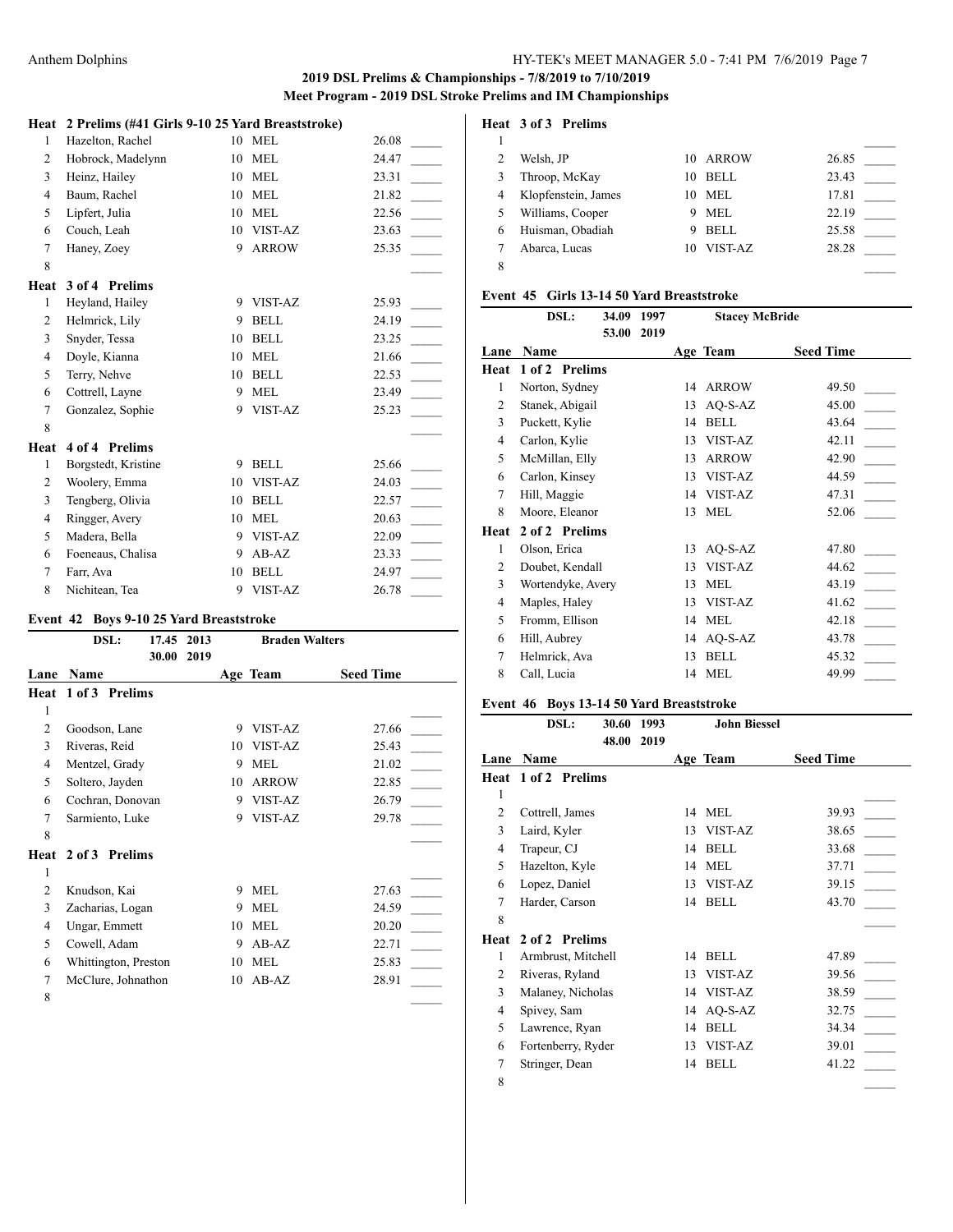#### **Event 49 Girls 8 & Under 100 Yard IM**

|      | DSL:               | 1:25.14<br>2:00.00 | 1989<br>2019 |   | <b>Emily Wingert</b> |                  |
|------|--------------------|--------------------|--------------|---|----------------------|------------------|
| Lane | <b>Name</b>        |                    |              |   | Age Team             | <b>Seed Time</b> |
|      | Heat 1 of 1 Finals |                    |              |   |                      |                  |
|      | Shwer, Olivia      |                    |              | 8 | MEL.                 | 2:00.00          |
| 2    | Albert, Elizabeth  |                    |              | 8 | ARROW                | 1:58.23          |
| 3    | Peterson, Kamryn   |                    |              |   | <b>BELL</b>          | 1:50.46          |
| 4    | Wood, Lauren       |                    |              | 8 | MEL.                 | 1:48.91          |
| 5    | Thornburg, Aria    |                    |              | 8 | VIST-AZ              | 1:48.92          |
| 6    | Lees, Lucy         |                    |              | 8 | <b>BELL</b>          | 1:52.89          |
| 7    | Myla, Keats        |                    |              | 8 | AO-S-AZ              | 1:59.70          |
| 8    |                    |                    |              |   |                      |                  |

## **Event 50 Boys 8 & Under 100 Yard IM**

|                | DSL:<br>1:26.09<br>2:00.00 | 1990<br>2019 |   | <b>Anthony Harding</b> |                  |  |
|----------------|----------------------------|--------------|---|------------------------|------------------|--|
| Lane           | Name                       |              |   | Age Team               | <b>Seed Time</b> |  |
| Heat           | 1 of 3 Finals              |              |   |                        |                  |  |
| 1              |                            |              |   |                        |                  |  |
| $\overline{2}$ |                            |              |   |                        |                  |  |
| 3              | McDonald, Micah            |              | 8 | $AB-AZ$                | 2:00.00          |  |
| $\overline{4}$ | Gibbs, Ryder               |              | 7 | VIST-AZ                | 1:59.87          |  |
| 5              | Olson, Trent               |              | 8 | AQ-S-AZ                | 2:00.00          |  |
| 6              |                            |              |   |                        |                  |  |
| $\tau$         |                            |              |   |                        |                  |  |
| 8              |                            |              |   |                        |                  |  |
| Heat           | 2 of 3 Finals              |              |   |                        |                  |  |
| 1              |                            |              |   |                        |                  |  |
| $\overline{2}$ | Newhouse, Zach             |              | 8 | <b>MEL</b>             | 1:59.25          |  |
| 3              | Henry, Luke                |              | 7 | AQ-S-AZ                | 1:58.00          |  |
| $\overline{4}$ | Clyne, Alexander           |              | 8 | AQ-S-AZ                | 1:56.03          |  |
| 5              | Tchida, Torin              |              | 8 | <b>ARROW</b>           | 1:57.06          |  |
| 6              | Feil, Grant                |              | 8 | <b>ARROW</b>           | 1:58.23          |  |
| $\tau$         | Brown, Wyatt               |              | 8 | <b>MEL</b>             | 1:59.38          |  |
| 8              |                            |              |   |                        |                  |  |
| Heat           | 3 of 3 Finals              |              |   |                        |                  |  |
| $\mathbf{1}$   | Harmon, Payton             |              | 8 | <b>BELL</b>            | 1:53.25          |  |
| $\overline{2}$ | Hayes-Hodge, Jack          |              | 8 | $AB-AZ$                | 1:51.89          |  |
| 3              | Fitzgerald, Brett          |              | 8 | <b>MEL</b>             | 1:47.10          |  |
| $\overline{4}$ | Byerley, Matthew           |              | 8 | <b>MEL</b>             | 1:34.16          |  |
| 5              | Fortenberry, Shane         |              | 8 | VIST-AZ                | 1:46.09          |  |
| 6              | Welsh, Joshua              |              | 8 | <b>ARROW</b>           | 1:49.54          |  |
| 7              | Cook, Embry                |              | 8 | VIST-AZ                | 1:51.90          |  |
| 8              | Chen, Ethan                |              | 8 | AQ-S-AZ                | 1:55.21          |  |

**Event 53 Girls 11-12 100 Yard IM**

|                | DSL:              | 1:11.81 | 1992 |    | <b>Emily Wingert</b> |                  |
|----------------|-------------------|---------|------|----|----------------------|------------------|
|                |                   | 1:35.00 | 2019 |    |                      |                  |
| Lane           | Name              |         |      |    | Age Team             | <b>Seed Time</b> |
| Heat           | 1 of 2 Finals     |         |      |    |                      |                  |
| 1              | Dudley, Jenna     |         |      | 11 | <b>ARROW</b>         | 1:33.23          |
| 2              | Thornburg, Isabel |         |      | 12 | VIST-AZ              | 1:30.44          |
| 3              | Cavalari, Gianna  |         |      | 11 | ARROW                | 1:27.53          |
| $\overline{4}$ | Hobrock, Olivia   |         |      | 12 | <b>MEL</b>           | 1:27.43          |
| 5              | Haynes, Haylee    |         |      | 11 | VIST-AZ              | 1:27.45          |
| 6              | Wolf, Raegan      |         |      | 11 | <b>BELL</b>          | 1:29.16          |
| 7              | Lawrence, Marisa  |         |      | 11 | <b>BELL</b>          | 1:32.62          |
| 8              | Ringger, Violet   |         |      | 11 | <b>MEL</b>           | 1:34.43          |
| Heat           | 2 of 2 Finals     |         |      |    |                      |                  |
| 1              | Lindstrom, Lauren |         |      | 11 | VIST-AZ              | 1:25.69          |
| $\overline{c}$ | Parker, Tate      |         |      | 12 | <b>MEL</b>           | 1:24.82          |
| 3              | Bacon, Ava        |         |      | 11 | ARROW                | 1:22.56          |
| 4              | Klas, Alyssa      |         |      | 12 | AQ-S-AZ              | 1:20.40          |
| 5              | Schain, Delany    |         |      | 12 | <b>BELL</b>          | 1:21.57          |
| 6              | Farrel, Riley     |         |      | 11 | <b>BELL</b>          | 1:24.44          |
| 7              | Fromm, Sophia     |         |      | 12 | <b>MEL</b>           | 1:25.06          |
| 8              | Schrank, Emily    |         |      | 11 | VIST-AZ              | 1:27.34          |
|                |                   |         |      |    |                      |                  |

# **Event 54 Boys 11-12 100 Yard IM**

|                | DSL:            | 1:06.19 | 2017 |    | <b>Sam Spivey</b> |                  |
|----------------|-----------------|---------|------|----|-------------------|------------------|
|                |                 | 1:45.00 | 2019 |    |                   |                  |
| Lane           | <b>Name</b>     |         |      |    | Age Team          | <b>Seed Time</b> |
| Heat           | 1 of 2 Finals   |         |      |    |                   |                  |
| 1              |                 |         |      |    |                   |                  |
| $\overline{2}$ | Theile, Garrett |         |      | 12 | VIST-AZ           | 1:33.94          |
| 3              | Jones, Peyton   |         |      | 12 | $AO-S-AZ$         | 1:26.53          |
| 4              | Ringger, Jack   |         |      | 12 | <b>MEL</b>        | 1:25.80          |
| 5              | Goodson, Brody  |         |      | 12 | VIST-AZ           | 1:26.50          |
| 6              | Borgstedt, Alex |         |      | 11 | <b>BELL</b>       | 1:31.94          |
| 7              | Jarvis, Karson  |         |      | 11 | <b>ARROW</b>      | 1:44.66          |
| 8              |                 |         |      |    |                   |                  |
| Heat           | 2 of 2 Finals   |         |      |    |                   |                  |
| 1              | Jacobs, Connor  |         |      | 12 | VIST-AZ           | 1:23.78          |
| 2              | Mills, Max      |         |      | 12 | <b>BELL</b>       | 1:22.25          |
| 3              | Jacobs, Manny   |         |      | 12 | <b>MEL</b>        | 1:19.24          |
| 4              | Simcoe, John    |         |      | 12 | MEL               | 1:09.06          |
| 5              | Simcoe, Michael |         |      | 12 | <b>MEL</b>        | 1:10.53          |
| 6              | DeSilva, Nic    |         |      | 12 | VIST-AZ           | 1:21.10          |
| 7              | Grohall, Carter |         |      | 12 | <b>BELL</b>       | 1:23.39          |
| 8              | Glisson, Logan  |         |      | 12 | <b>BELL</b>       | 1:24.66          |